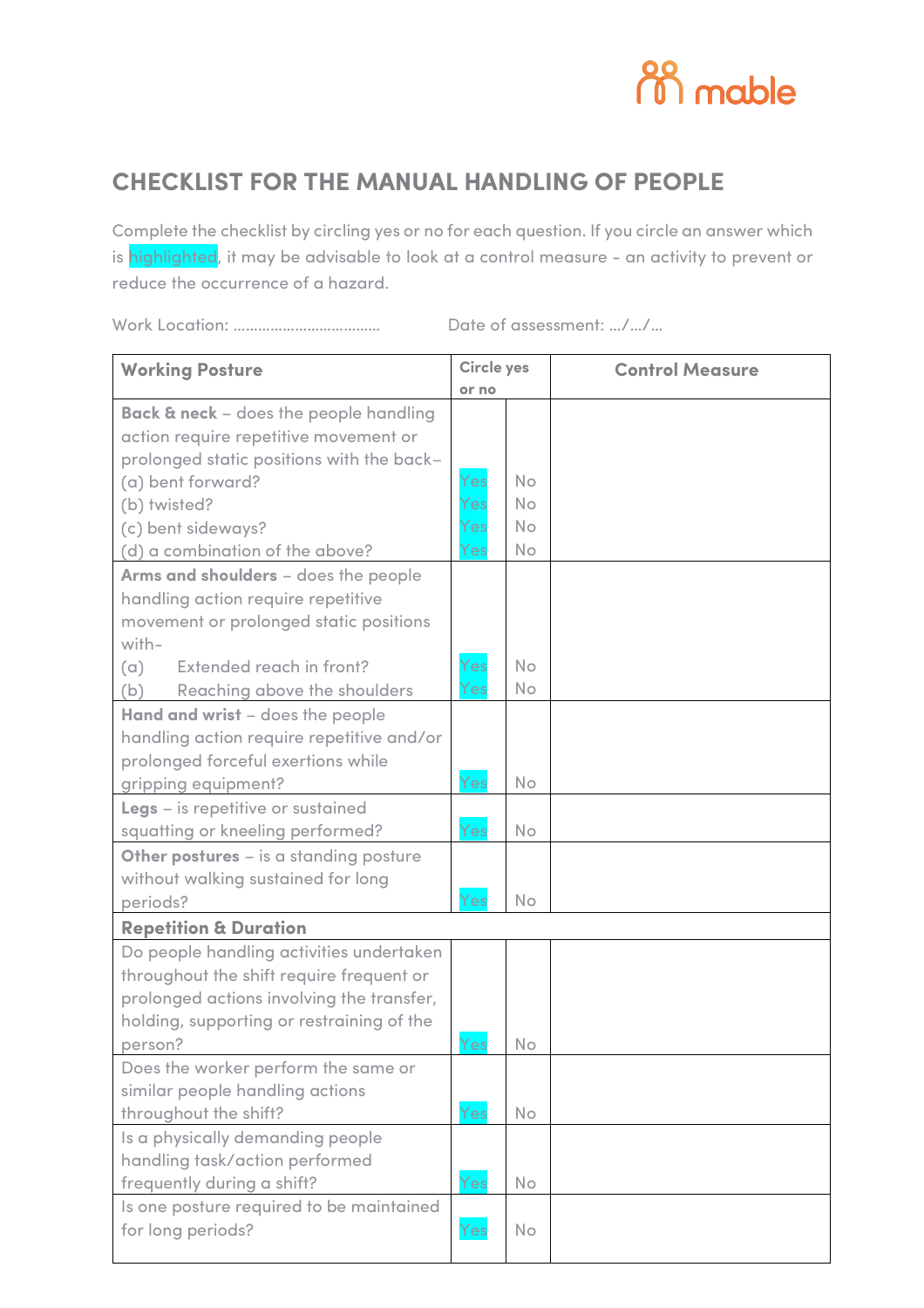| <b>Work Area Design</b>                                                  |     |           |  |
|--------------------------------------------------------------------------|-----|-----------|--|
| Are items of furniture, fittings and                                     |     |           |  |
| equipment on which people are                                            |     |           |  |
| positioned -                                                             |     |           |  |
| (a) At a height, or adjustable to a height,                              |     |           |  |
| so that workers do not have to bend                                      |     |           |  |
| while handling people?                                                   | Yes | No        |  |
| (b) Of a width that allows easy access                                   |     |           |  |
| without reaching?                                                        | Yes | <b>No</b> |  |
| Are items of furniture and fittings -                                    |     |           |  |
| (a) Positioned to allow easy access to                                   |     |           |  |
| people and give workers sufficient                                       |     |           |  |
| space for leg and feet movements                                         |     |           |  |
| and to turn their body when                                              | Yes | <b>No</b> |  |
| necessary?                                                               |     |           |  |
| Easy to move if necessary to<br>(b)                                      | Yes | No        |  |
| allow space?                                                             |     |           |  |
| (c) Designed so that workers can get<br>their feet underneath?           | Yes | <b>No</b> |  |
| Too wide for easy access to a<br>(d)                                     | Yes | <b>No</b> |  |
| person (a trolley or positioning                                         |     |           |  |
| equipment)?                                                              |     |           |  |
| Have all items and fittings, which allow                                 |     |           |  |
| people to assist themselves been                                         |     |           |  |
| provided?                                                                | Yes | <b>No</b> |  |
| Facilities - with regard to the design of                                |     |           |  |
| areas where people are handled -                                         |     |           |  |
| (a) Is there adequate space in areas                                     |     |           |  |
| where handling aids or wheelchairs                                       |     |           |  |
| are used for easy movement?                                              | Yes | No        |  |
| (b) Is the space around the toilets large                                |     |           |  |
| enough for two workers to assist if                                      |     |           |  |
| required?                                                                | Yes | <b>No</b> |  |
| (c) Are all doors (e.g. bedroom,                                         |     |           |  |
| bathroom, toilet), corridors and                                         |     |           |  |
| corners wide enough for handling                                         |     |           |  |
| equipment or staff to stand beside                                       | Yes | <b>No</b> |  |
| person to assist?                                                        |     |           |  |
| (d) Is there sufficient room so that                                     | Yes | <b>No</b> |  |
| equipment can be used as intended?                                       |     |           |  |
| (e) Do all floor areas allow for easy                                    |     |           |  |
| manoeuvring of mobile furniture and                                      | Yes | No        |  |
| equipment?                                                               |     |           |  |
| Is handling equipment-                                                   |     |           |  |
| (a) Designed for safe use (e.g. trolleys<br>and wheelchairs with locking |     |           |  |
| mechanisms etc)?                                                         | Yes | No        |  |
|                                                                          |     |           |  |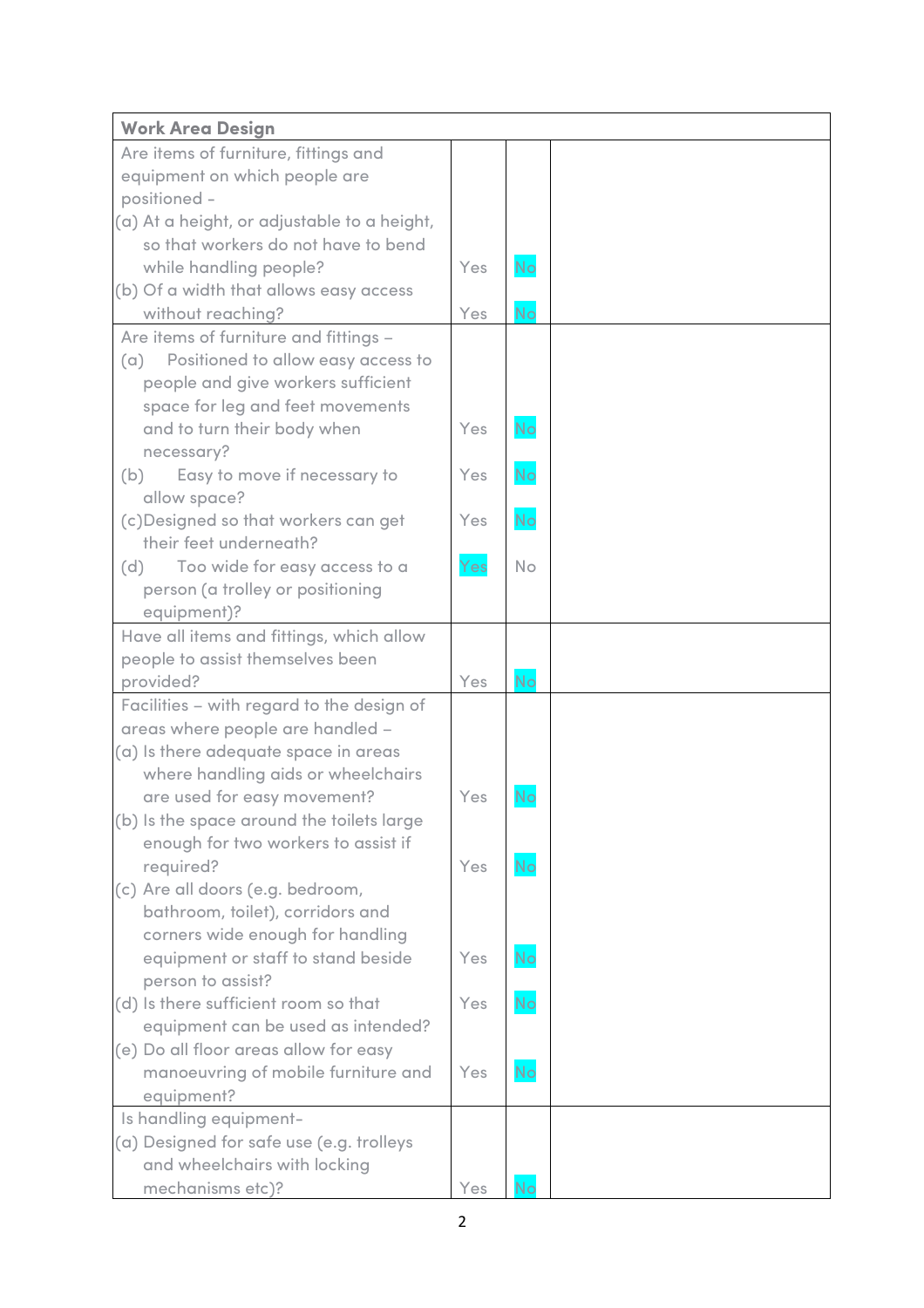| (b) Easy to manoeuvre?                     | Yes | No        |  |
|--------------------------------------------|-----|-----------|--|
| (c) Stored close to where they are used    |     |           |  |
| and in an area with good access?           | Yes | <b>No</b> |  |
| (d) Able to fit into/through all necessary |     |           |  |
| spaces?                                    | Yes | <b>No</b> |  |
| Does the vehicle design allow workers      |     |           |  |
| assisting people in vehicles -             |     |           |  |
| (a) Access from both sides?                | Yes | No        |  |
| (b) Internal headroom?                     | Yes | <b>No</b> |  |
| (c) Easy access for wheelchairs?           | Yes | No        |  |
| <b>Workplace Environment</b>               |     |           |  |
| Do people have to be handled over          |     |           |  |
| surfaces which are -                       |     |           |  |
| (a) Uneven underfoot?                      | Yes | <b>No</b> |  |
| (b) Slippery or wet?                       | Yes | No        |  |
| (c) Protective from the weather?           | Yes | <b>No</b> |  |
| Does flooring on routes over which         |     |           |  |
| wheeled equipment and furniture will be    |     |           |  |
| pushed/pulled allow easy movement?         | Yes | <b>No</b> |  |
| Is the area in which a people handling     |     |           |  |
| task is to be performed cluttered or       |     |           |  |
| untidy?                                    | Yes | <b>No</b> |  |
| Is the workplace outdoors and requiring    |     |           |  |
| people to be handled over difficult        | Yes | No        |  |
| terrain?                                   |     |           |  |
| Are there extremes of heat, cold, wind or  |     |           |  |
| humidity?                                  | Yes | <b>No</b> |  |
| Does noise interfere with                  | Yes | <b>No</b> |  |
| communication?                             |     |           |  |
| Is lighting adequate to perform handling   |     |           |  |
| actions or tasks?                          | Yes | No        |  |
| The handling procedure                     |     |           |  |
| Is manual lifting or carrying a person     |     |           |  |
| required during a transfer procedure?      | Yes | No        |  |
| Can the person be held close to the        |     |           |  |
| worker's body?                             | Yes | <b>No</b> |  |
| Is a worker required to support all/most   |     |           |  |
| of the body weight of a person unaided?    | Yes | No        |  |
| Is the person located -                    |     |           |  |
| (a) On the floor or below knuckle height?  | Yes | No.       |  |
| (b) Above the worker's shoulder?           | Yes | No        |  |
| Does the worker need to bend over to       |     |           |  |
| one side to assist a person?               | Yes | No.       |  |
| Is the person supported by one hand        |     |           |  |
| only?                                      | Yes | No        |  |
| Is the person located where access or      |     |           |  |
| movements are restricted?                  | Yes | No        |  |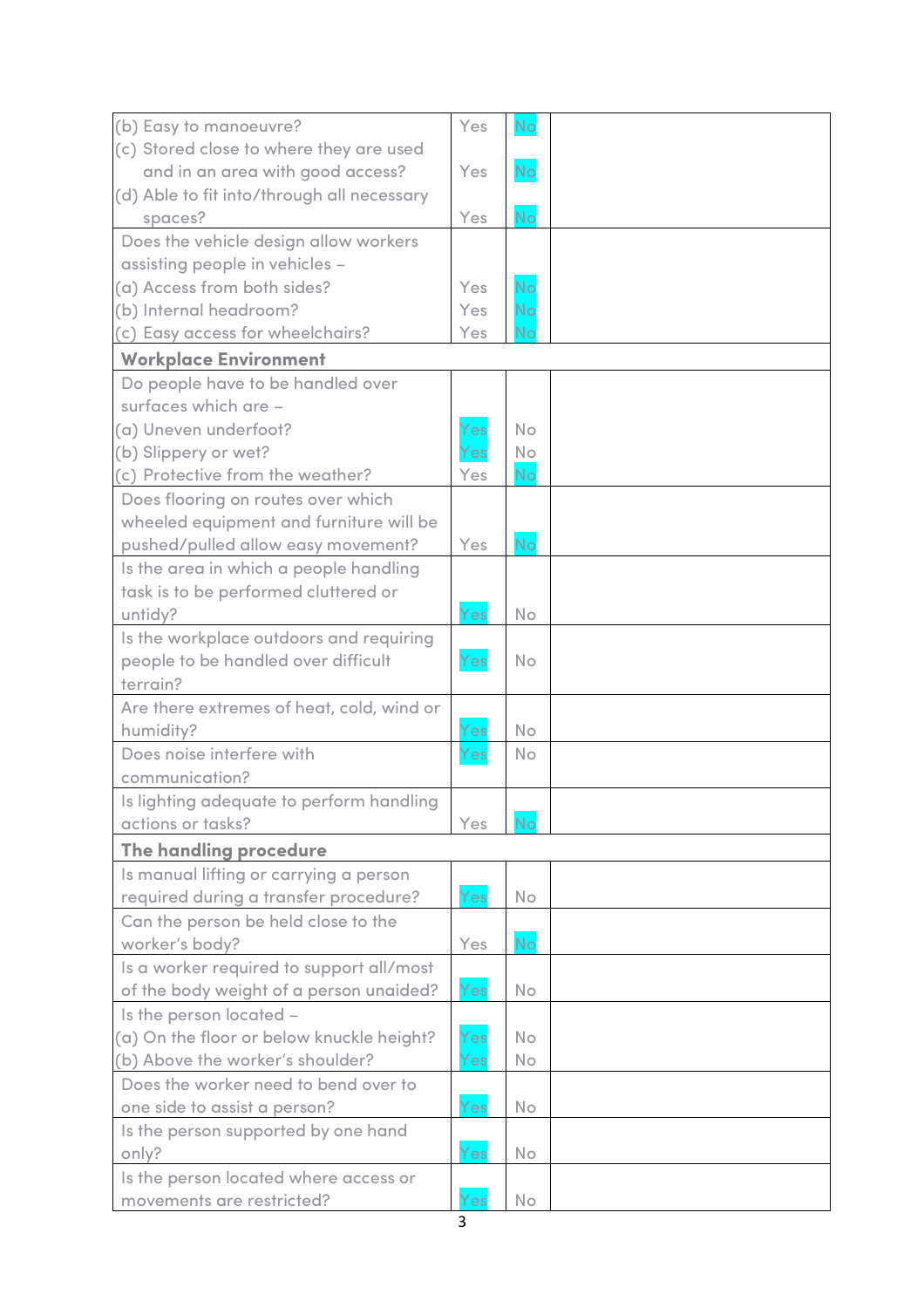| Is the person pushed, pulled or slid               |     |    |  |
|----------------------------------------------------|-----|----|--|
| across the front of the worker's body?             | Yes | No |  |
| Are there excess transfers in a task?              | Yes | No |  |
| Is excessive force applied during task?            | Yes | No |  |
| Are situations possible where people can           |     |    |  |
| fall or collapse to the floor?                     | Yes | No |  |
| <b>Characteristics of the person being handled</b> |     |    |  |
| Is the person $-$                                  |     |    |  |
| (a) Awkward to handle?                             | Yes | No |  |
| (b) Bulky or blocking the view of                  |     |    |  |
| handlers?                                          | Yes | No |  |
| (c) Difficult to grip (slippery or wet)?           | Yes | No |  |
| Is the person limited physically, for              |     |    |  |
| example-                                           |     |    |  |
| (a) Unable to assist?                              | Yes | No |  |
|                                                    | Yes | No |  |
| (b) Unable to weight bear?                         |     |    |  |
| (c) Has reduced postural                           | Yes | No |  |
| control/balance?                                   |     |    |  |
| Does the person have condition(s) which            |     |    |  |
| require special handling, for example,             |     |    |  |
| fractures, skin conditions, impaired               |     |    |  |
| motor control?                                     | Yes | No |  |
| Is the person $-$                                  |     |    |  |
| (a) Uncooperative through cognitive or             |     |    |  |
| behavioural problems or medication                 |     |    |  |
| and likely to move around or go rigid?             | Yes | No |  |
| (b) Unable to communicate and                      |     |    |  |
| understand when told what is to                    |     |    |  |
| happen?                                            | Yes | No |  |
| (c) Unpredictable, likely to make sudden           |     |    |  |
| movements or lose their balance?                   | Yes | No |  |
| Is the person $-$                                  |     |    |  |
| Attached to medical equipment?<br>(a)              | Yes | No |  |
| <b>Positioned on handling</b><br>(b)               |     |    |  |
| equipment (such as wheelchair)                     |     |    |  |
| which needs to be moved with them?                 | Yes | No |  |
| <b>Individual Characteristics of the Worker</b>    |     |    |  |
| Does the worker(s) have the necessary              |     |    |  |
| competency to -                                    |     |    |  |
| (a) Perform heavy people handling                  |     |    |  |
| tasks/actions?                                     | Yes | No |  |
| (b) Make decisions about how to handle             |     |    |  |
| people with specific problems for                  |     |    |  |
| example, people unable to help or                  |     |    |  |
| who are unpredictable?                             | Yes | No |  |
| (c) Set up and use mechanical devices?             | Yes | No |  |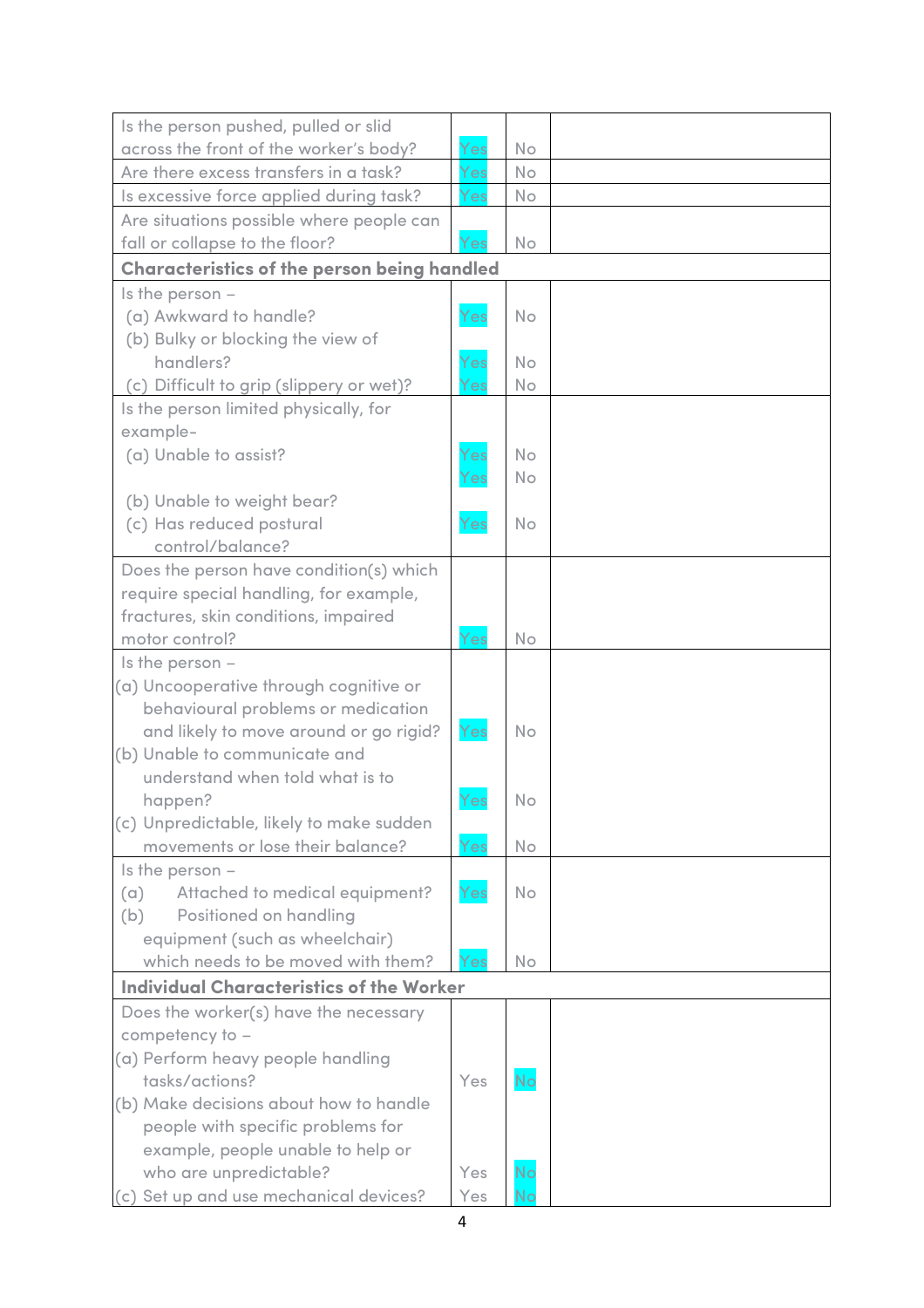| (d) Assist with team handling in the       |     |           |  |
|--------------------------------------------|-----|-----------|--|
| tasks/actions?                             | Yes | <b>No</b> |  |
| Do the workers have any ongoing or         |     |           |  |
| temporary physical characteristics that    |     |           |  |
| indicate a limited capacity to perform     |     |           |  |
| the task/action?                           | Yes | No        |  |
| While performing people handling tasks,    |     |           |  |
| are workers wearing-                       |     |           |  |
| (a) Clothing which restricts the worker in |     |           |  |
| using the best working postures?           | Yes | No        |  |
| (b) Footwear offering inadequate           |     |           |  |
| stability, support and traction with the   |     |           |  |
| walking surface?                           | Yes | No        |  |
| Does the required personal protective      |     |           |  |
| equipment increase the demands of the      |     |           |  |
| action e.g.                                |     |           |  |
| (a) Gloves interfering with type of trip   |     |           |  |
| used?                                      | Yes | No        |  |
| (b) Foot-covers affecting traction with    |     |           |  |
| floor?                                     | Yes | No        |  |
| <b>Work Organisation</b>                   |     |           |  |
| Is the work load affected by-              |     |           |  |
| (a) Unexpected work load increases?        | Yes | No        |  |
| (b) People handling tasks occurring        |     |           |  |
| frequently in one part of a shift?         | Yes | No        |  |
| (c) Insufficient workers to assist when    |     |           |  |
| peak workloads occur, or to assist         |     |           |  |
| other staff with handling people?          | Yes | No        |  |
| Is organised team handling available       |     |           |  |
| when no other alternative is possible?     | Yes | <b>No</b> |  |
| Are people handling tasks performed        |     |           |  |
| without planned rest breaks or the         |     |           |  |
| worker being able to take a short break    |     |           |  |
| when necessary?                            | Yes | No        |  |
| Are long shifts (over 8 hours) or overtime |     |           |  |
| undertaken where work involves             |     |           |  |
| frequent people handling?                  | Yes | No        |  |
| Are handling aids -                        |     |           |  |
| (a) Suited to the task and the person's    |     |           |  |
| condition?                                 | Yes | <b>No</b> |  |
| (b) Used on all occasions they should be?  | Yes | <b>No</b> |  |
| (c) Accompanied by adequate                |     |           |  |
| procedures on their safe use and           |     |           |  |
| introduced with training for casual as     |     |           |  |
| well as regular staff?                     | Yes | <b>No</b> |  |
| (d) Not working well, or out of action due |     |           |  |
| to needing maintenance?                    | Yes | No        |  |